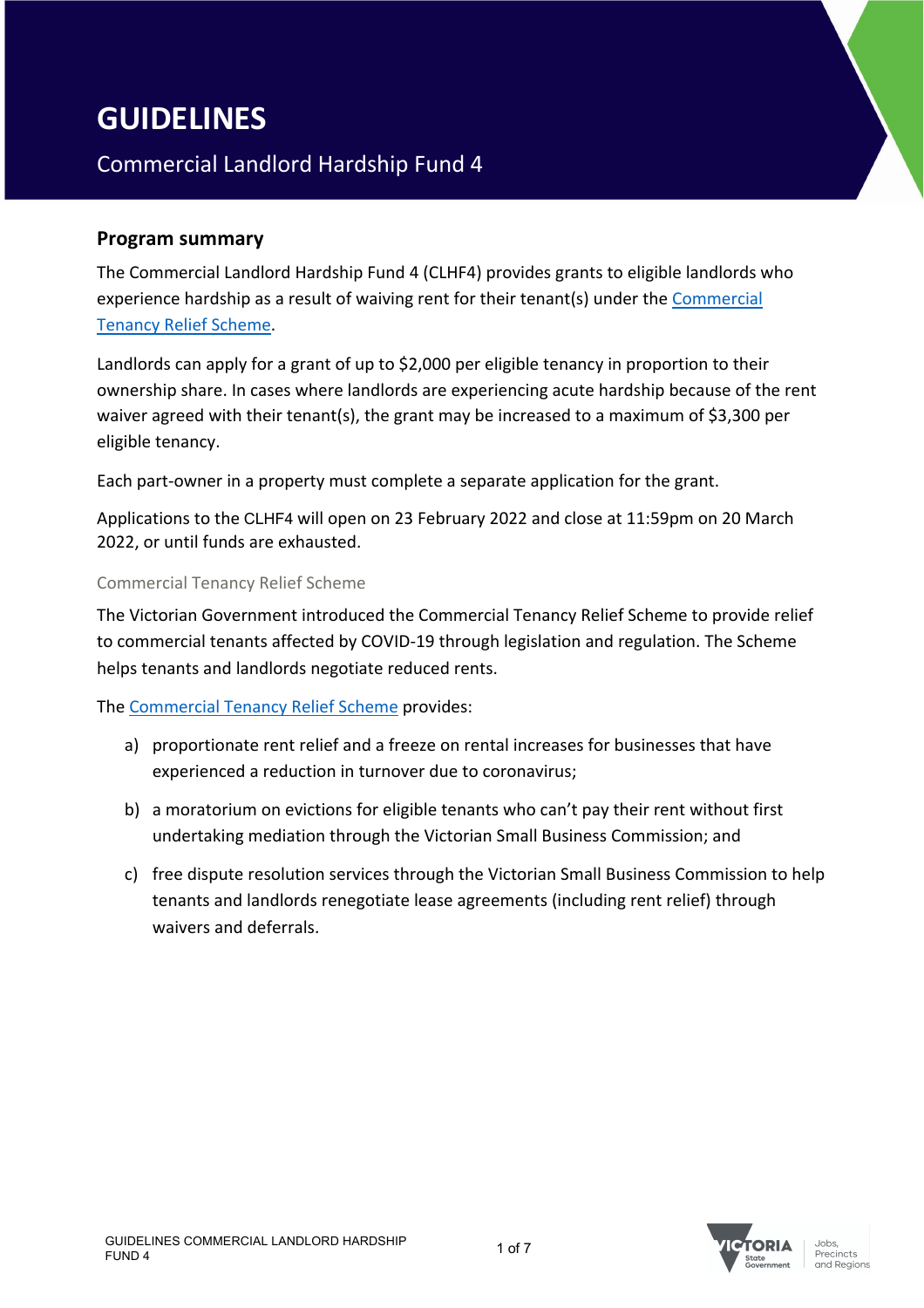## **Before applying to this program**

A rent waiver or non-payment of rent between 16 January and 15 March 2022 must be agreed by the landlord and the tenant. Eligible landlords must complete the following process under the Commercial Tenancy Relief Scheme:

Step 1 – Receive a written request for rent relief made by a commercial tenant(s)

- Step 2 Respond to the tenant(s) in writing within 14 days, or the agreed timeframe
- Step 3 Agree to reduce rent in proportion to their tenant's downturn in turnover
- Step 4 At least 50 per cent of the agreed rent relief must be a rent waiver

Step 5 – Provide the tenant(s) with a landlord acceptance letter detailing the agreement.

## **1. Eligibility criteria**

- 1.1. To be eligible for a grant under the CLHF4, landlords must:
	- a) be a landlord with total taxable landholdings of less than \$3 million, including part holdings but excluding principal place of residence, or where a property is held on trust, the total taxable landholding of the trust is less than \$3 million
	- b) be an owner and landlord of the property for which an application is made
	- c) be a landlord that has made a rent relief agreement with their tenant(s) under the Commercial Tenancy Relief Scheme in operation between 16 January and 15 March 2022
	- d) be an Australian citizen, resident, or Australian incorporated entity
	- e) not occupy the eligible tenancy.
- 1.2. To be eligible for acute hardship consideration, landlords must meet the eligibility criteria shown at 1.1 (above) and provide the application evidence shown at 5.5 (below).
- 1.3. Landlords will be required to attest that:
	- a) the information provided in the application is true and correct;
	- b) they hold the written consent of the tenant(s) to provide business and contact details; and
	- c) commercial rent represents more than 50 per cent of their total annual incomei for the 2019-20 financial year or any financial year thereafter

## **2. Other application considerations**

- 2.1. Landlords who meet the program eligibility criteria can apply if the property that is subject to a Commercial Tenancy Relief Scheme agreement is a residential property subject to a commercial lease.
- 2.2. Landlords that received a grant under the Commercial Landlord Hardship Funds 1, 2 and 3 can apply for a grant under round 4 if they meet the eligibility criteria of this program and the eligibility of the 2022 Commercial Tenancy Relief Scheme.

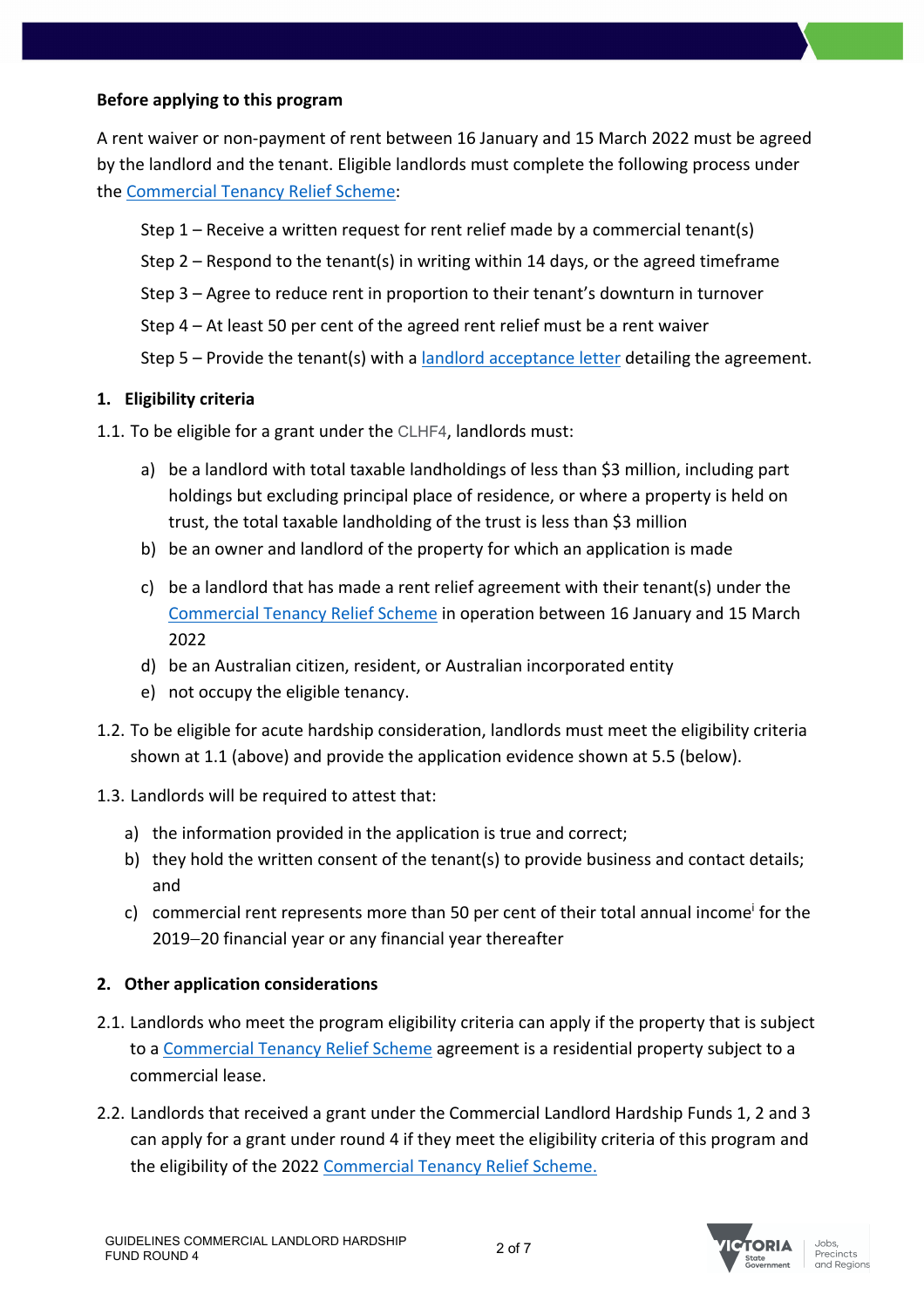## **3. How to apply**

- 3.1. Each part-owner in a property must complete a separate application for the grant.
- 3.2. Landlords with multiple properties covered by the Commercial Tenancy Relief Scheme must make a separate application for each property.
- 3.3. Applications must be made online via the Business Victoria website (business.vic.gov.au). All questions in the application form must be answered to enable timely assessment and grant payment.
- 3.4. The CLHF4 will be open for applications from 23 February and 11:59 PM 20 March 2022, or until funds are exhausted.

## **4. Grant amount**

- 4.1. The grant will be equal to the dollar amount of the rent waiver provided to the tenant(s) between 16 January and 15 March 2022, to a maximum of \$2,000 per eligible tenancy.
- 4.2. The grant will be increased to a maximum of \$3,300 per eligible tenancy for landlords that demonstrate acute financial hardship (see section 5.5).
- 4.3. Landlords can only receive one grant per tenancy under the CLHF4.
- 4.4. Grants will be allocated according to ownership share in the property if there are multiple landlords.

**Example**: Three part-owners hold equal shares in a property. Each part-owner is entitled to one third of the grant.

#### **5. Application evidence required**

5.1. Property location and land value

Landlords must attach a full copy (including all pages) of one of the following documents to confirm the property location and land value:

- a) a 2021 State Revenue Office issued Land Tax Assessment Notice for landholdings of \$250,000-\$3 million;
- b) a 2021-22 Municipal Rates Notice for landholdings up to \$250,000; or
- c) a 2021-22 Municipal Rates Notice for property purchased during 2021.

#### 5.2. Usual lease agreement

Landlords must attach a copy of the lease agreement in place before the tenant(s)'s request for rent relief, showing:

- a) the total dollar amount of monthly rent (excl. GST (Goods and Services Tax))
- b) tenant(s) contact details
- c) tenant(s) Australian Business Number(s).
- 5.3. Rent relief agreement



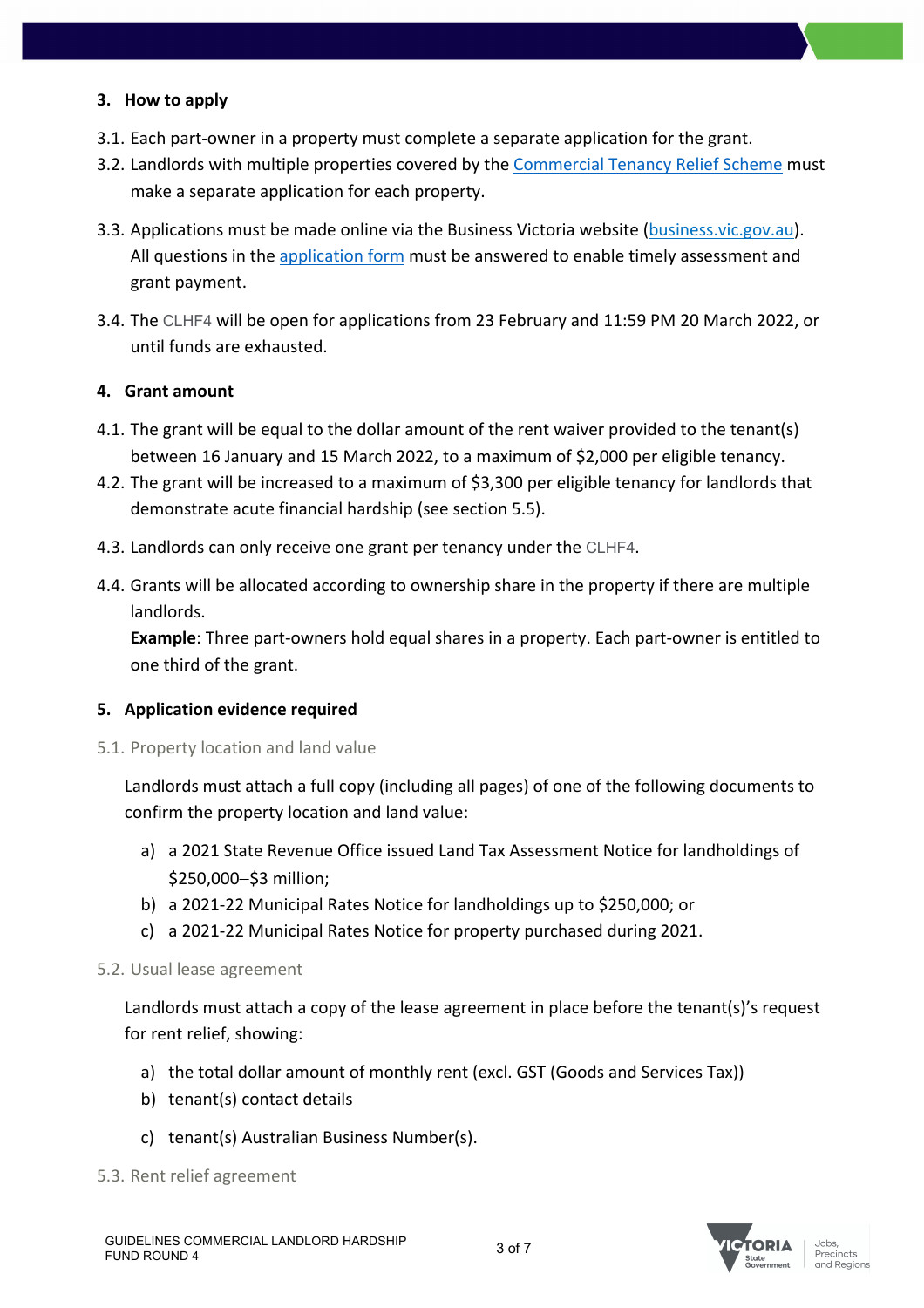Landlords must submit a landlord acceptance letter for which a form is available at the Business Victoria website (business.vic.gov.au) showing details of the agreed rent relief, including:

- a) rent relief start and end dates;
- b) total dollar amount of monthly rent (excl. GST) and per cent of rent waived; and
- c) dollar amount (excl. GST) and per cent of rent deferred (if any).

A waiver is non-payment of rent. A deferral is a delayed rent payment.

## 5.4. Proof of Identity

The applicant(s) must submit details of one of the following as confirmation of identity:

- Driver Licence
- Medicare Card
- Australian Visa
- Australian Passport.

## 5.5. Acute Hardship Consideration

Landlords requesting acute hardship consideration must submit a letter from a qualified agent<sup>ii</sup> using https://business.vic.gov.au/ data/assets/word\_doc/0017/2046203/Qualifiedagent-letter-.docx, that includes confirmation:

- a) commercial rent represents at least 70 per cent of their total gross annual income for the 2019-20 financial year or any financial year thereafter; and
- b) the landlord is neither an owner occupier nor a related party of the tenant<sup>iii</sup>.

## **6. Terms and use of funds**

- 6.1. Grant funds must be used by the landlord to offset rent waiver to their tenant(s).
- 6.2. Grants funds will only be paid to Australian bank accounts.
- 6.3. Grants are awarded to landlords under the CLHF4 at the sole discretion of the state.

## **7. Notification of Funding Outcome**

- 7.1. DJPR (Department of Jobs Precincts and Regions) will endeavour to notify all Applicants of the outcome of their complete application within eight weeks of the Program close date. There may be delays in notification of the outcome of the application if it:
	- a) does not meet the eligibility criteria;
	- b) is incomplete;
	- c) is a duplicate application for the same business;
	- d) has incorrect information, such as ABN (Australian Business Number) or bank details (for successful Applicants);

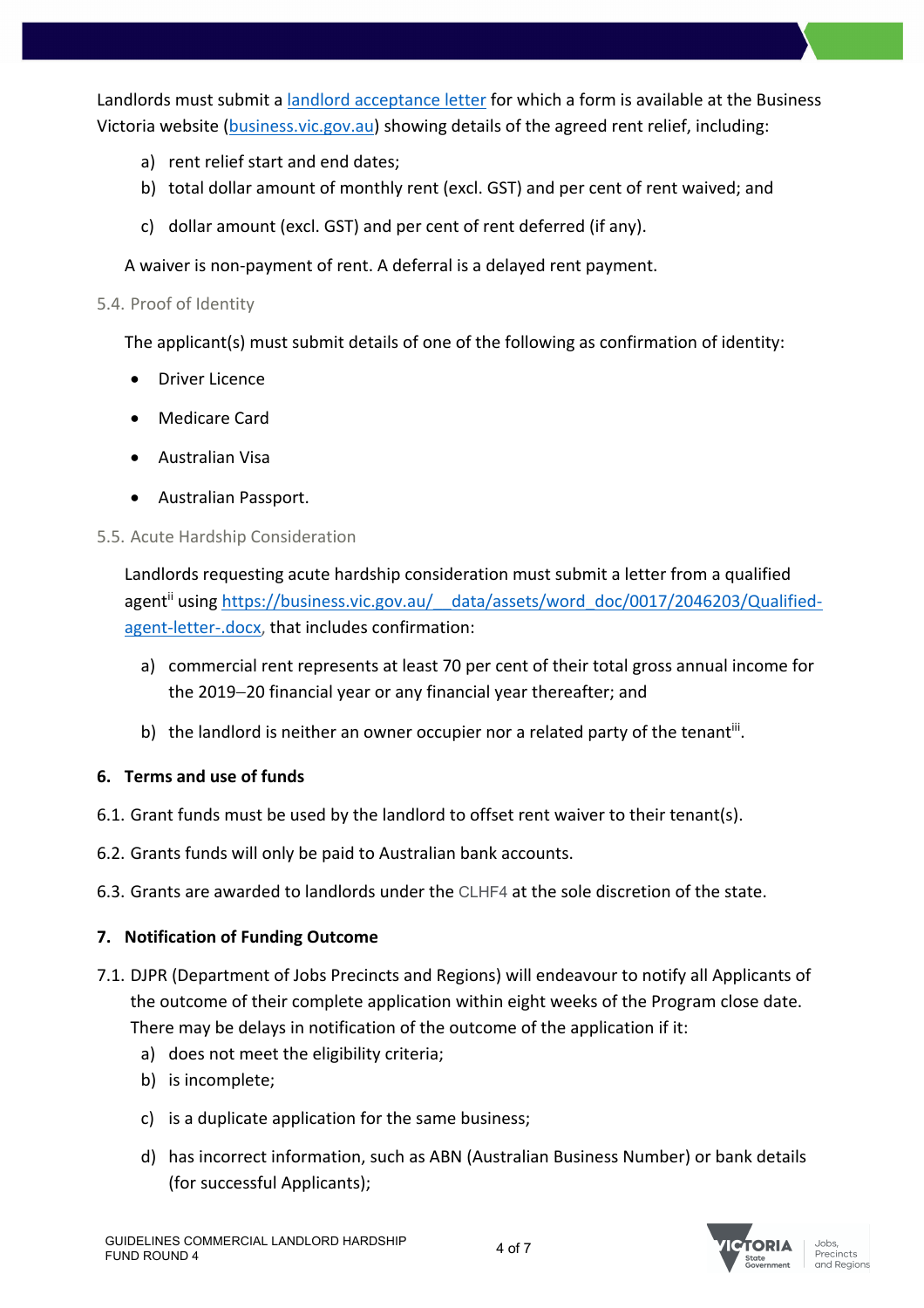- e) does not include current or accurate information registered with relevant regulators or partner agencies, such as the State Revenue Office, Australian Business Register or WorkSafe Victoria; or
- f) requires further information to verify or validate the claim for funding.

## **8. Compliance and audit**

- 8.1. Applicants will acknowledge and agree that information and evidence submitted as part of the application will be verified by government agencies such as the Department of Jobs, Precincts and Regions, the State Revenue Office, and others, including by requesting further evidence from the applicant.
- 8.2. Any of the following circumstances may be considered when deciding to approve an application:
	- a) any adverse findings by a Government agency regarding a landlord
	- b) a landlord or joint landlord being declared bankrupt;
	- c) an incorporated entity is placed under receivership or external administration; or
	- d) there is a petition to liquidate, wind up or deregister an incorporated entity.
- 8.3. Applicants may be subject to audit by the Victorian Government or its representatives for a period of seven years after the grant has been approved. Under audit, applicants will be required to show evidence of hardship, such as income tax assessments.
- 8.4. The grant will be repayable on demand if any application information is found to be false or misleading, or the grant is not used in accordance with the terms of funding set out in these guidelines.

## **9. Other information**

- 9.1. The Department of Jobs, Precincts and Regions reserves the right to amend these guidelines and application terms at any time as it deems appropriate at its sole discretion.
- 9.2. Any personal information provided by the applicant or a third party in an application will be collected by the Department of Jobs, Precincts and Regions (the Department) for the purposes of assessing the application, program administration and program review. In making an application, the applicant consents to the provision of their information to State and Commonwealth Government departments and agencies for the purpose of assessing applications.
- 9.3. Applicants that include personal information about third parties in their application must ensure that the third party is aware of and consents to the content of the privacy statement at 9.2.
- 9.4. If there is an intention to include personal information about third parties in the application, please ensure they are aware of and consent to the contents of this privacy statement. The Department is committed to protecting the privacy of personal information.

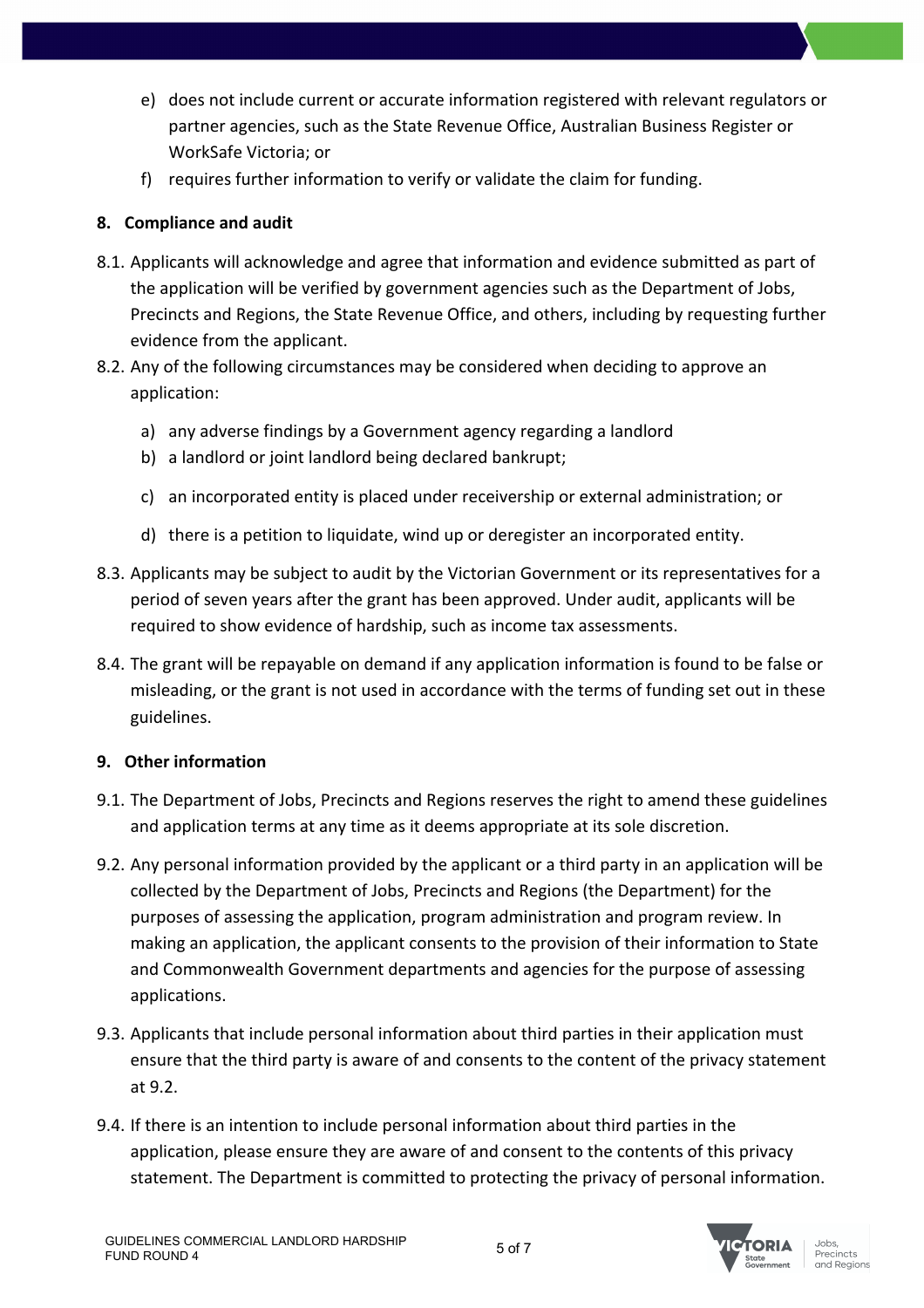Enquiries about access to personal information, or for other concerns regarding the privacy of personal information, can be emailed to the Department's Privacy Unit at privacy@ecodev.vic.gov.au. The Department's privacy policy is also available by emailing the Department's Privacy Unit.

- 9.5. Further information may be obtained at business.vic.gov.au or by contacting the Business Victoria Hotline on 13 22 15.
- 9.6. Applicants can make a complaint or dispute their application outcome by lodging a complaints form at the Department of Jobs, Precincts and Regions website. The Department of Jobs, Precincts and Regions will endeavour to resolve disputes or complaints within 28 days.